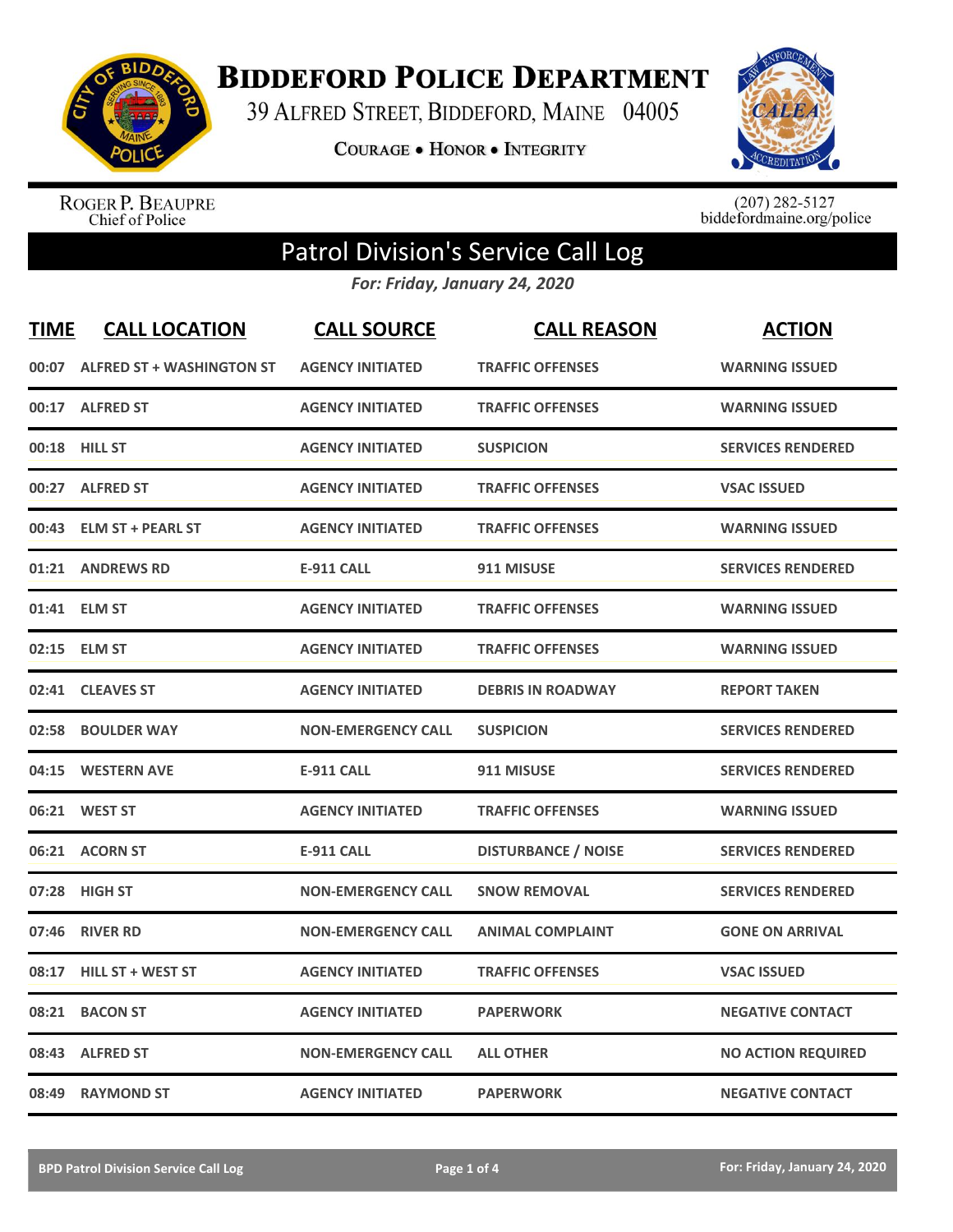| <b>TIME</b> | <b>CALL LOCATION</b>           | <b>CALL SOURCE</b>        | <b>CALL REASON</b>            | <b>ACTION</b>            |
|-------------|--------------------------------|---------------------------|-------------------------------|--------------------------|
|             | 09:40 HIGH ST                  | <b>E-911 CALL</b>         | 911 MISUSE                    | <b>NEGATIVE CONTACT</b>  |
|             | 09:54 ALFRED ST                | <b>AGENCY INITIATED</b>   | <b>DRUG BOX</b>               | <b>SERVICES RENDERED</b> |
|             | 10:39 WESTERN AVE              | <b>NON-EMERGENCY CALL</b> | <b>MENTAL ILLNESS CASES</b>   | <b>SERVICES RENDERED</b> |
|             | 10:40 ALFRED ST                | <b>AGENCY INITIATED</b>   | <b>CAR SEAT DETAIL</b>        | <b>SERVICES RENDERED</b> |
|             | 10:49 PINE ST                  | <b>NON-EMERGENCY CALL</b> | <b>TRESPASSING</b>            | <b>SERVICES RENDERED</b> |
|             | 11:36 ALFRED ST                | <b>WALK-IN AT STATION</b> | <b>PAPERWORK</b>              | <b>NEGATIVE CONTACT</b>  |
|             | 11:46 WEST ST                  | <b>E-911 CALL</b>         | 911 MISUSE                    | <b>SERVICES RENDERED</b> |
|             | 11:59 ALFRED ST                | <b>WALK-IN AT STATION</b> | <b>COURT ORDERED CHECK IN</b> | <b>CALL TRANSFERRED</b>  |
|             | $12:16$ SOUTH ST + MAY ST      | <b>AGENCY INITIATED</b>   | <b>TRAFFIC OFFENSES</b>       | <b>VSAC ISSUED</b>       |
|             | 12:26 SOUTH ST + WESTERN AVE   | <b>AGENCY INITIATED</b>   | <b>TRAFFIC OFFENSES</b>       | <b>WARNING ISSUED</b>    |
|             | 12:33 SOUTH ST + BRADBURY ST   | <b>AGENCY INITIATED</b>   | <b>TRAFFIC OFFENSES</b>       | <b>WARNING ISSUED</b>    |
|             | 12:39 SOUTH ST + MAY ST        | <b>AGENCY INITIATED</b>   | <b>TRAFFIC OFFENSES</b>       | <b>WARNING ISSUED</b>    |
|             | 12:48 ALFRED ST                | <b>WALK-IN AT STATION</b> | <b>COURT ORDERED CHECK IN</b> | <b>CALL TRANSFERRED</b>  |
|             | 12:48 SOUTH ST + FOX HOLLOW DR | <b>AGENCY INITIATED</b>   | <b>TRAFFIC OFFENSES</b>       | <b>WARNING ISSUED</b>    |
|             | 12:58 SOUTH ST                 | <b>AGENCY INITIATED</b>   | <b>TRAFFIC OFFENSES</b>       | <b>VSAC ISSUED</b>       |
|             | 13:10 MASON ST                 | <b>AGENCY INITIATED</b>   | PRO-ACTIVE DV RESPONSE TEAM   | <b>REPORT TAKEN</b>      |
|             | 13:12 SOUTH ST                 | <b>AGENCY INITIATED</b>   | <b>TRAFFIC OFFENSES</b>       | <b>WARNING ISSUED</b>    |
|             | 13:19 POOL ST                  | <b>WALK-IN AT STATION</b> | <b>ARTICLES LOST/FOUND</b>    | <b>SERVICES RENDERED</b> |
|             | 13:20 RIVER RD                 | <b>AGENCY INITIATED</b>   | <b>TRAFFIC OFFENSES</b>       | <b>WARNING ISSUED</b>    |
|             | 13:29 SOUTH ST                 | <b>AGENCY INITIATED</b>   | <b>TRAFFIC OFFENSES</b>       | <b>WARNING ISSUED</b>    |
|             | 13:38 SOUTH ST + HAYFIELD RD   | <b>AGENCY INITIATED</b>   | <b>TRAFFIC OFFENSES</b>       | <b>WARNING ISSUED</b>    |
|             | 13:48 SOUTH ST                 | <b>AGENCY INITIATED</b>   | <b>TRAFFIC OFFENSES</b>       | <b>WARNING ISSUED</b>    |
|             | 13:50 SACO FALLS WAY           | <b>AGENCY INITIATED</b>   | PRO-ACTIVE DV RESPONSE TEAM   | <b>NO VIOLATION</b>      |
|             | 14:02 SOUTH ST + MAPLEWOOD AVE | <b>AGENCY INITIATED</b>   | <b>TRAFFIC OFFENSES</b>       | <b>VSAC ISSUED</b>       |
|             | 14:03 WILLOW RDG               | <b>AGENCY INITIATED</b>   | <b>ANIMAL COMPLAINT</b>       | <b>SERVICES RENDERED</b> |
|             | 14:06 WEST ST                  | <b>NON-EMERGENCY CALL</b> | <b>ARTICLES LOST/FOUND</b>    | <b>SERVICES RENDERED</b> |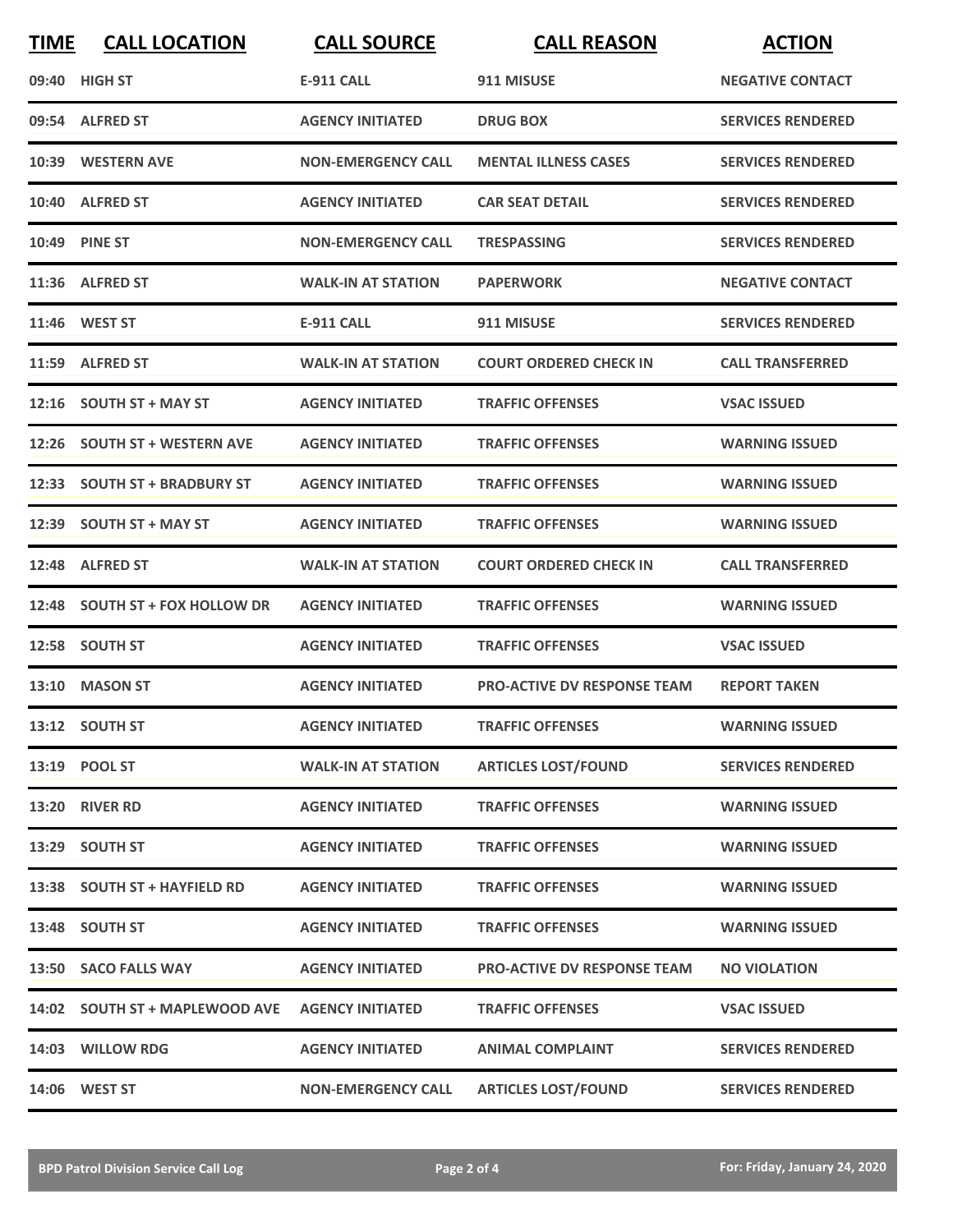| TIME  | <b>CALL LOCATION</b>          | <b>CALL SOURCE</b>                                       | <b>CALL REASON</b>                                                   | <b>ACTION</b>              |
|-------|-------------------------------|----------------------------------------------------------|----------------------------------------------------------------------|----------------------------|
| 14:13 | <b>ADAMS ST</b>               | <b>NON-EMERGENCY CALL</b>                                | <b>THEFT</b>                                                         | <b>REPORT TAKEN</b>        |
|       |                               |                                                          | OFFENDER: MAKAILA LILLIAN SMITH  AGE: 30  RESIDENT OF: BIDDEFORD, ME |                            |
|       |                               | CHARGE: THEFT OF LOST, MISLAID, OR MISDELIVERED PROPERTY |                                                                      |                            |
|       | 14:23 SOUTH ST                | <b>AGENCY INITIATED</b>                                  | <b>TRAFFIC OFFENSES</b>                                              | <b>VSAC ISSUED</b>         |
|       | 14:36 SOUTH ST + STATE ST     | <b>AGENCY INITIATED</b>                                  | <b>TRAFFIC OFFENSES</b>                                              | <b>WARNING ISSUED</b>      |
|       | 14:44 SOUTH ST + MCKENNEY DR  | <b>AGENCY INITIATED</b>                                  | <b>TRAFFIC OFFENSES</b>                                              | <b>VSAC ISSUED</b>         |
|       | 14:54 SOUTH ST + MCKENNEY DR  | <b>AGENCY INITIATED</b>                                  | <b>TRAFFIC OFFENSES</b>                                              | <b>VSAC ISSUED</b>         |
|       | 15:09 SOUTH ST + SOUTHVIEW DR | <b>AGENCY INITIATED</b>                                  | <b>TRAFFIC OFFENSES</b>                                              | <b>WARNING ISSUED</b>      |
|       | 15:10 LINCOLN ST + PEARL ST   | <b>NON-EMERGENCY CALL</b>                                | <b>ALL OTHER</b>                                                     | <b>SERVICES RENDERED</b>   |
| 15:17 | <b>OLD DOGS LN</b>            | <b>NON-EMERGENCY CALL</b>                                | <b>CHECK WELFARE</b>                                                 | <b>SERVICES RENDERED</b>   |
| 15:21 | <b>SOUTH ST</b>               | <b>AGENCY INITIATED</b>                                  | <b>TRAFFIC OFFENSES</b>                                              | <b>WARNING ISSUED</b>      |
|       | 15:25 SOUTH ST + SOUTHVIEW DR | <b>AGENCY INITIATED</b>                                  | <b>TRAFFIC OFFENSES</b>                                              | <b>WARNING ISSUED</b>      |
|       | 15:25 ALFRED ST               | <b>WALK-IN AT STATION</b>                                | <b>COURT ORDERED CHECK IN</b>                                        | <b>NO VIOLATION</b>        |
| 15:37 | <b>SOUTH ST</b>               | <b>NON-EMERGENCY CALL</b>                                | <b>ASSIST PD AGENCY</b>                                              | <b>REPORT TAKEN</b>        |
|       | 15:47 HILL ST + FREE ST       | <b>AGENCY INITIATED</b>                                  | <b>TRAFFIC OFFENSES</b>                                              | <b>WARNING ISSUED</b>      |
|       | <b>16:04 BRADBURY ST</b>      | <b>NON-EMERGENCY CALL</b>                                | <b>SUSPICION</b>                                                     | <b>NO VIOLATION</b>        |
|       | 16:13 ALFRED ST               | <b>NON-EMERGENCY CALL</b>                                | <b>COURT ORDERED CHECK IN</b>                                        | <b>SERVICES RENDERED</b>   |
|       | 16:18 ALFRED ST               | <b>AGENCY INITIATED</b>                                  | <b>PAPERWORK</b>                                                     | <b>PAPERWORK SERVED</b>    |
|       | <b>16:47 LAMOTHE AVE</b>      | <b>NON-EMERGENCY CALL</b>                                | <b>CHECK WELFARE</b>                                                 | <b>SERVICES RENDERED</b>   |
|       | 16:57 ELM ST                  | <b>NON-EMERGENCY CALL</b>                                | <b>TRESPASSING</b>                                                   | <b>SERVICES RENDERED</b>   |
|       | 16:58 SOUTH ST                | <b>E-911 CALL</b>                                        | <b>DISTURBANCE / NOISE</b>                                           | <b>TRANSPORT TO CRISIS</b> |
|       | 17:41 ANDREWS RD              | <b>E-911 CALL</b>                                        | 911 MISUSE                                                           | <b>NO ACTION REQUIRED</b>  |
| 17:54 | <b>SOUTH ST</b>               | <b>AGENCY INITIATED</b>                                  | <b>VIOL PROTECTION FROM ABUSE</b>                                    | <b>NO VIOLATION</b>        |
|       | 18:18 ALFRED ST               | <b>NON-EMERGENCY CALL</b>                                | <b>ALL OTHER</b>                                                     | <b>SERVICES RENDERED</b>   |
|       | 19:17 RIVER RD                | <b>NON-EMERGENCY CALL</b>                                | <b>BURGLARY</b>                                                      |                            |

**21:55 FOSS ST E-911 CALL DISTURBANCE / NOISE UNFOUNDED**